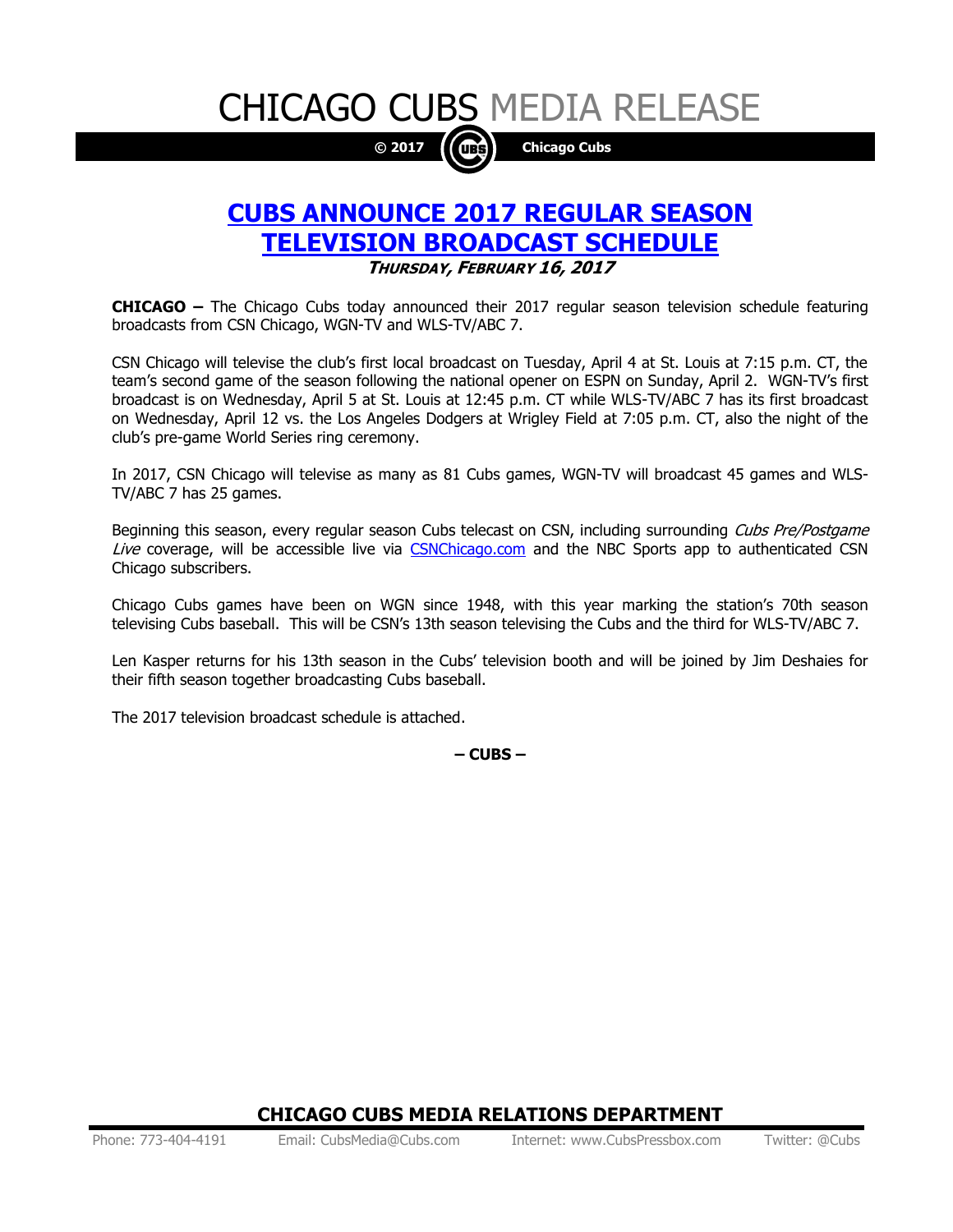# CHICAGO CUBS MEDIA RELEASE

**© 2017 Chicago Cubs**

## **CUBS 2017 REGULAR SEASON TV BROADCAST SCHEDULE**

| 5/19<br>1:20 PM<br><b>CSN</b><br>Fri<br>vs. Milwaukee<br>7:35 PM<br><b>ESPN</b><br>4/2<br>@ St. Louis<br>Sun<br><b>CSN</b><br>5/20<br>1:20 PM<br>Sat<br>vs. Milwaukee<br>4/3<br>OFF DAY<br>Mon<br>5/21<br><b>WGN</b><br>Sun<br>vs. Milwaukee<br>1:20 PM<br>$CSN+$<br>4/4<br>@ St. Louis<br>7:15 PM<br>Tue<br><b>WGN</b><br>5/22<br>vs. SF Giants<br>7:05 PM<br>Mon<br><b>WGN</b><br>Wed<br>4/5<br>@ St. Louis<br>12:45 PM<br>5/23<br><b>CSN</b><br>vs. SF Giants<br>6:05 PM<br>Tue<br>Thur<br>OFF DAY<br>4/6<br><b>CSN</b><br>5/24<br>7:05 PM<br>Wed<br>vs. SF Giants<br><b>CSN</b><br>Fri<br>@ Milwaukee<br>7:10 PM<br>4/7<br>5/25<br>ABC7<br>Thur<br>vs. SF Giants<br>1:20 PM<br>$CSN+$<br>Sat<br>4/8<br>6:10 PM<br>@ Milwaukee<br>5/26<br>ABC7<br>@ LA Dodgers<br>9:10 PM<br>Fri<br><b>WGN</b><br>4/9<br>@ Milwaukee<br>1:10 PM<br>Sun<br><b>FOX</b><br>Sat<br>5/27<br>6:15 PM<br>@ LA Dodgers<br><b>ESPN</b><br>4/10<br>vs. LA Dodgers<br>7:05 PM<br>Mon<br><b>CSN</b><br>5/28<br>Sun<br>@ LA Dodgers<br>3:10 PM<br>4/11<br>OFF DAY<br>Tue<br>5/29<br>ABC7<br>3:40 PM<br>Mon<br>@ San Diego<br>Wed<br>4/12<br>vs. LA Dodgers<br>7:05 PM<br>ABC7<br>$CSN+$<br>5/30<br>@ San Diego<br>9:10 PM<br><b>CSN</b><br>Tue<br>1:20 PM<br>Thur<br>4/13<br>vs. LA Dodgers<br><b>WGN</b><br>Wed<br>5/31<br>2:40 PM<br>@ San Diego<br>1:20 PM<br><b>WGN</b><br>Fri<br>4/14<br>vs. Pittsburgh<br>6/1<br>OFF DAY<br>Thur<br><b>CSN</b><br>Sat<br>4/15<br>vs. Pittsburgh<br>1:20 PM<br><b>CSN</b><br>6/2<br>vs. St. Louis<br>1:20 PM<br>Fri<br>Sun<br>4/16<br>vs. Pittsburgh<br>1:20 PM<br><b>WGN</b><br>6/3<br><b>WGN</b><br>Sat<br>vs. St. Louis<br>1:20 PM<br><b>CSN</b><br>4/17<br>7:05 PM<br>Mon<br>vs. Milwaukee<br><b>ESPN</b><br>6/4<br>vs. St. Louis<br>6:35 PM<br>Sun<br><b>WGN</b><br>4/18<br>7:05 PM<br>Tue<br>vs. Milwaukee<br><b>CSN</b><br>6/5<br>vs. Miami<br>7:05 PM<br>Mon<br><b>CSN</b><br>Wed<br>4/19<br>vs. Milwaukee<br>1:20 PM<br><b>CSN</b><br>6/6<br>vs. Miami<br>7:05 PM<br>Tue<br>Thur<br>4/20<br>OFF DAY<br><b>WGN</b><br>Wed<br>6/7<br>7:05 PM<br>vs. Miami<br>4/21<br>@ Cincinnati<br>6:10 PM<br><b>WGN</b><br>Fri<br>6/8<br>7:05 PM<br>$CSN+$<br>Thur<br>vs. Colorado<br>ABC7<br>Sat<br>4/22<br>12:10 PM<br>@ Cincinnati<br>6/9<br><b>CSN</b><br>Fri<br>vs. Colorado<br>1:20 PM<br><b>CSN</b><br>4/23<br>12:10 PM<br>Sun<br>@ Cincinnati<br>ABC7<br>Sat<br>6/10<br>vs. Colorado<br>1:20 PM<br>4/24<br>@ Pittsburgh<br>6:05 PM<br><b>WGN</b><br>Mon<br>6/11<br>vs. Colorado<br>1:20 PM<br><b>WGN</b><br>Sun<br>Tue<br>4/25<br>@ Pittsburgh<br>6:05 PM<br><b>WGN</b><br><b>CSN</b><br>6/12<br>6:10 PM<br>Mon<br>@ NY Mets<br><b>CSN</b><br>Wed<br>4/26<br>6:05 PM<br>@ Pittsburgh<br>6/13<br>ABC7<br>6:10 PM<br>Tue<br>@ NY Mets<br>Thur<br>4/27<br>OFF DAY<br><b>CSN</b><br>Wed<br>6/14<br>6:10 PM<br>@ NY Mets<br><b>CSN</b><br>4/28<br>Fri<br>@ Boston<br>6:10 PM<br>Thur<br>6/15<br>OFF DAY<br>4/29<br>3:05 PM<br>ABC7<br>Sat<br>@ Boston<br><b>WGN</b><br>6/16<br>@ Pittsburgh<br>6:05 PM<br>Fri<br>4/30<br><b>ESPN</b><br>7:05 PM<br>Sun<br>@ Boston<br><b>FOX</b><br>Sat<br>6/17<br>7:15 PM<br>@ Pittsburgh<br>5/1<br>7:05 PM<br>$CSN+$<br>Mon<br>vs. Philadelphia<br><b>CSN</b><br>6/18<br>12:35 PM<br>Sun<br>@ Pittsburgh<br><b>CSN</b><br>7:05 PM<br>Tue<br>5/2<br>vs. Philadelphia<br><b>CSN</b><br>6/19<br>7:05 PM<br>vs. San Diego<br>Mon<br><b>CSN</b><br>Wed<br>5/3<br>7:05 PM<br>vs. Philadelphia<br><b>CSN</b><br>6/20<br>vs. San Diego<br>7:05 PM<br>Tue<br>5/4<br>vs. Philadelphia<br>1:20 PM<br><b>WGN</b><br>Thur<br><b>WGN</b><br>6/21<br>vs. San Diego<br>1:20 PM<br>Wed<br><b>CSN</b><br>Fri<br>5/5<br>vs. NY Yankees<br>1:20 PM<br><b>CSN</b><br>6/22<br>6:10 PM<br>Thur<br>@ Miami<br><b>FOX</b><br>Sat<br>5/6<br>vs. NY Yankees<br>6:15 PM<br>6/23<br><b>WGN</b><br>6:10 PM<br>Fri<br>@ Miami<br><b>ESPN</b><br>5/7<br>vs. NY Yankees<br>7:05 PM<br>Sun<br>ABC7<br>Sat<br>6/24<br>@ Miami<br>3:10 PM<br><b>CSN</b><br>5/8<br>@ Colorado<br>7:40 PM<br>Mon<br><b>CSN</b><br>6/25<br>@ Miami<br>12:10 PM<br>Sun<br>5/9<br>@ Colorado<br>7:40 PM<br><b>WGN</b><br>Tue<br>6/26<br><b>CSN</b><br>6:05 PM<br>Mon<br>@ Washington<br><b>CSN</b><br>Wed<br>5/10<br>@ Colorado<br>2:10 PM<br>ABC7<br>6/27<br>6:05 PM<br>Tue<br>@ Washington<br>OFF DAY<br>Thur<br>5/11<br>6/28<br><b>CSN</b><br>Wed<br>@ Washington<br>6:05 PM<br>7:15 PM<br><b>CSN</b><br>Fri<br>5/12<br>@ St. Louis<br>Thur<br>6/29<br>3:05 PM<br><b>CSN</b><br>@ Washington<br>Sat<br>5/13<br>@ St. Louis<br>3:05 PM<br>ABC7<br><b>WGN</b><br>Fri<br>6/30<br>@ Cincinnati<br>6:10 PM<br>5/14<br>1:15 PM<br>@ St. Louis<br><b>WGN</b><br>Sun<br><b>CSN</b><br>Sat<br>@ Cincinnati<br>3:10 PM<br>7/1<br>5/15<br>OFF DAY<br>Mon<br><b>WGN</b><br>Sun<br>@ Cincinnati<br>12:10 PM<br>7/2<br><b>CSN</b><br>5/16<br>vs. Cincinnati<br>7:05 PM<br>Tue<br>Mon<br>7/3<br>OFF DAY<br>7:05 PM<br><b>WGN</b><br>Wed<br>5/17<br>vs. Cincinnati<br>1:20 PM<br><b>WGN</b><br>7/4<br>vs. Tampa Bay<br>Tue<br>1:20 PM<br><b>CSN</b><br>Thur<br>5/18<br>vs. Cincinnati | Day | Date | Opp. | <b>First Pitch</b> | <b>Station</b> | Day | <b>Date</b> | Opp. | <b>First Pitch</b> | <b>Station</b> |
|-----------------------------------------------------------------------------------------------------------------------------------------------------------------------------------------------------------------------------------------------------------------------------------------------------------------------------------------------------------------------------------------------------------------------------------------------------------------------------------------------------------------------------------------------------------------------------------------------------------------------------------------------------------------------------------------------------------------------------------------------------------------------------------------------------------------------------------------------------------------------------------------------------------------------------------------------------------------------------------------------------------------------------------------------------------------------------------------------------------------------------------------------------------------------------------------------------------------------------------------------------------------------------------------------------------------------------------------------------------------------------------------------------------------------------------------------------------------------------------------------------------------------------------------------------------------------------------------------------------------------------------------------------------------------------------------------------------------------------------------------------------------------------------------------------------------------------------------------------------------------------------------------------------------------------------------------------------------------------------------------------------------------------------------------------------------------------------------------------------------------------------------------------------------------------------------------------------------------------------------------------------------------------------------------------------------------------------------------------------------------------------------------------------------------------------------------------------------------------------------------------------------------------------------------------------------------------------------------------------------------------------------------------------------------------------------------------------------------------------------------------------------------------------------------------------------------------------------------------------------------------------------------------------------------------------------------------------------------------------------------------------------------------------------------------------------------------------------------------------------------------------------------------------------------------------------------------------------------------------------------------------------------------------------------------------------------------------------------------------------------------------------------------------------------------------------------------------------------------------------------------------------------------------------------------------------------------------------------------------------------------------------------------------------------------------------------------------------------------------------------------------------------------------------------------------------------------------------------------------------------------------------------------------------------------------------------------------------------------------------------------------------------------------------------------------------------------------------------------------------------------------------------------------------------------------------------------------------------------------------------------------------------------------------------------------------------------------------------------------------------------------------------------------------------------------------------------------------------------------------------------------------------------------------------------------------------------------------------------------------------------------------------------------------------------------------------------------------------------------------------------------------------------------------------------------------------------------------------------------------------------------------------------------------------------------------------------------------------------------------------------------------------------------------------------------|-----|------|------|--------------------|----------------|-----|-------------|------|--------------------|----------------|
|                                                                                                                                                                                                                                                                                                                                                                                                                                                                                                                                                                                                                                                                                                                                                                                                                                                                                                                                                                                                                                                                                                                                                                                                                                                                                                                                                                                                                                                                                                                                                                                                                                                                                                                                                                                                                                                                                                                                                                                                                                                                                                                                                                                                                                                                                                                                                                                                                                                                                                                                                                                                                                                                                                                                                                                                                                                                                                                                                                                                                                                                                                                                                                                                                                                                                                                                                                                                                                                                                                                                                                                                                                                                                                                                                                                                                                                                                                                                                                                                                                                                                                                                                                                                                                                                                                                                                                                                                                                                                                                                                                                                                                                                                                                                                                                                                                                                                                                                                                                                                                                           |     |      |      |                    |                |     |             |      |                    |                |
|                                                                                                                                                                                                                                                                                                                                                                                                                                                                                                                                                                                                                                                                                                                                                                                                                                                                                                                                                                                                                                                                                                                                                                                                                                                                                                                                                                                                                                                                                                                                                                                                                                                                                                                                                                                                                                                                                                                                                                                                                                                                                                                                                                                                                                                                                                                                                                                                                                                                                                                                                                                                                                                                                                                                                                                                                                                                                                                                                                                                                                                                                                                                                                                                                                                                                                                                                                                                                                                                                                                                                                                                                                                                                                                                                                                                                                                                                                                                                                                                                                                                                                                                                                                                                                                                                                                                                                                                                                                                                                                                                                                                                                                                                                                                                                                                                                                                                                                                                                                                                                                           |     |      |      |                    |                |     |             |      |                    |                |
|                                                                                                                                                                                                                                                                                                                                                                                                                                                                                                                                                                                                                                                                                                                                                                                                                                                                                                                                                                                                                                                                                                                                                                                                                                                                                                                                                                                                                                                                                                                                                                                                                                                                                                                                                                                                                                                                                                                                                                                                                                                                                                                                                                                                                                                                                                                                                                                                                                                                                                                                                                                                                                                                                                                                                                                                                                                                                                                                                                                                                                                                                                                                                                                                                                                                                                                                                                                                                                                                                                                                                                                                                                                                                                                                                                                                                                                                                                                                                                                                                                                                                                                                                                                                                                                                                                                                                                                                                                                                                                                                                                                                                                                                                                                                                                                                                                                                                                                                                                                                                                                           |     |      |      |                    |                |     |             |      |                    |                |
|                                                                                                                                                                                                                                                                                                                                                                                                                                                                                                                                                                                                                                                                                                                                                                                                                                                                                                                                                                                                                                                                                                                                                                                                                                                                                                                                                                                                                                                                                                                                                                                                                                                                                                                                                                                                                                                                                                                                                                                                                                                                                                                                                                                                                                                                                                                                                                                                                                                                                                                                                                                                                                                                                                                                                                                                                                                                                                                                                                                                                                                                                                                                                                                                                                                                                                                                                                                                                                                                                                                                                                                                                                                                                                                                                                                                                                                                                                                                                                                                                                                                                                                                                                                                                                                                                                                                                                                                                                                                                                                                                                                                                                                                                                                                                                                                                                                                                                                                                                                                                                                           |     |      |      |                    |                |     |             |      |                    |                |
|                                                                                                                                                                                                                                                                                                                                                                                                                                                                                                                                                                                                                                                                                                                                                                                                                                                                                                                                                                                                                                                                                                                                                                                                                                                                                                                                                                                                                                                                                                                                                                                                                                                                                                                                                                                                                                                                                                                                                                                                                                                                                                                                                                                                                                                                                                                                                                                                                                                                                                                                                                                                                                                                                                                                                                                                                                                                                                                                                                                                                                                                                                                                                                                                                                                                                                                                                                                                                                                                                                                                                                                                                                                                                                                                                                                                                                                                                                                                                                                                                                                                                                                                                                                                                                                                                                                                                                                                                                                                                                                                                                                                                                                                                                                                                                                                                                                                                                                                                                                                                                                           |     |      |      |                    |                |     |             |      |                    |                |
|                                                                                                                                                                                                                                                                                                                                                                                                                                                                                                                                                                                                                                                                                                                                                                                                                                                                                                                                                                                                                                                                                                                                                                                                                                                                                                                                                                                                                                                                                                                                                                                                                                                                                                                                                                                                                                                                                                                                                                                                                                                                                                                                                                                                                                                                                                                                                                                                                                                                                                                                                                                                                                                                                                                                                                                                                                                                                                                                                                                                                                                                                                                                                                                                                                                                                                                                                                                                                                                                                                                                                                                                                                                                                                                                                                                                                                                                                                                                                                                                                                                                                                                                                                                                                                                                                                                                                                                                                                                                                                                                                                                                                                                                                                                                                                                                                                                                                                                                                                                                                                                           |     |      |      |                    |                |     |             |      |                    |                |
|                                                                                                                                                                                                                                                                                                                                                                                                                                                                                                                                                                                                                                                                                                                                                                                                                                                                                                                                                                                                                                                                                                                                                                                                                                                                                                                                                                                                                                                                                                                                                                                                                                                                                                                                                                                                                                                                                                                                                                                                                                                                                                                                                                                                                                                                                                                                                                                                                                                                                                                                                                                                                                                                                                                                                                                                                                                                                                                                                                                                                                                                                                                                                                                                                                                                                                                                                                                                                                                                                                                                                                                                                                                                                                                                                                                                                                                                                                                                                                                                                                                                                                                                                                                                                                                                                                                                                                                                                                                                                                                                                                                                                                                                                                                                                                                                                                                                                                                                                                                                                                                           |     |      |      |                    |                |     |             |      |                    |                |
|                                                                                                                                                                                                                                                                                                                                                                                                                                                                                                                                                                                                                                                                                                                                                                                                                                                                                                                                                                                                                                                                                                                                                                                                                                                                                                                                                                                                                                                                                                                                                                                                                                                                                                                                                                                                                                                                                                                                                                                                                                                                                                                                                                                                                                                                                                                                                                                                                                                                                                                                                                                                                                                                                                                                                                                                                                                                                                                                                                                                                                                                                                                                                                                                                                                                                                                                                                                                                                                                                                                                                                                                                                                                                                                                                                                                                                                                                                                                                                                                                                                                                                                                                                                                                                                                                                                                                                                                                                                                                                                                                                                                                                                                                                                                                                                                                                                                                                                                                                                                                                                           |     |      |      |                    |                |     |             |      |                    |                |
|                                                                                                                                                                                                                                                                                                                                                                                                                                                                                                                                                                                                                                                                                                                                                                                                                                                                                                                                                                                                                                                                                                                                                                                                                                                                                                                                                                                                                                                                                                                                                                                                                                                                                                                                                                                                                                                                                                                                                                                                                                                                                                                                                                                                                                                                                                                                                                                                                                                                                                                                                                                                                                                                                                                                                                                                                                                                                                                                                                                                                                                                                                                                                                                                                                                                                                                                                                                                                                                                                                                                                                                                                                                                                                                                                                                                                                                                                                                                                                                                                                                                                                                                                                                                                                                                                                                                                                                                                                                                                                                                                                                                                                                                                                                                                                                                                                                                                                                                                                                                                                                           |     |      |      |                    |                |     |             |      |                    |                |
|                                                                                                                                                                                                                                                                                                                                                                                                                                                                                                                                                                                                                                                                                                                                                                                                                                                                                                                                                                                                                                                                                                                                                                                                                                                                                                                                                                                                                                                                                                                                                                                                                                                                                                                                                                                                                                                                                                                                                                                                                                                                                                                                                                                                                                                                                                                                                                                                                                                                                                                                                                                                                                                                                                                                                                                                                                                                                                                                                                                                                                                                                                                                                                                                                                                                                                                                                                                                                                                                                                                                                                                                                                                                                                                                                                                                                                                                                                                                                                                                                                                                                                                                                                                                                                                                                                                                                                                                                                                                                                                                                                                                                                                                                                                                                                                                                                                                                                                                                                                                                                                           |     |      |      |                    |                |     |             |      |                    |                |
|                                                                                                                                                                                                                                                                                                                                                                                                                                                                                                                                                                                                                                                                                                                                                                                                                                                                                                                                                                                                                                                                                                                                                                                                                                                                                                                                                                                                                                                                                                                                                                                                                                                                                                                                                                                                                                                                                                                                                                                                                                                                                                                                                                                                                                                                                                                                                                                                                                                                                                                                                                                                                                                                                                                                                                                                                                                                                                                                                                                                                                                                                                                                                                                                                                                                                                                                                                                                                                                                                                                                                                                                                                                                                                                                                                                                                                                                                                                                                                                                                                                                                                                                                                                                                                                                                                                                                                                                                                                                                                                                                                                                                                                                                                                                                                                                                                                                                                                                                                                                                                                           |     |      |      |                    |                |     |             |      |                    |                |
|                                                                                                                                                                                                                                                                                                                                                                                                                                                                                                                                                                                                                                                                                                                                                                                                                                                                                                                                                                                                                                                                                                                                                                                                                                                                                                                                                                                                                                                                                                                                                                                                                                                                                                                                                                                                                                                                                                                                                                                                                                                                                                                                                                                                                                                                                                                                                                                                                                                                                                                                                                                                                                                                                                                                                                                                                                                                                                                                                                                                                                                                                                                                                                                                                                                                                                                                                                                                                                                                                                                                                                                                                                                                                                                                                                                                                                                                                                                                                                                                                                                                                                                                                                                                                                                                                                                                                                                                                                                                                                                                                                                                                                                                                                                                                                                                                                                                                                                                                                                                                                                           |     |      |      |                    |                |     |             |      |                    |                |
|                                                                                                                                                                                                                                                                                                                                                                                                                                                                                                                                                                                                                                                                                                                                                                                                                                                                                                                                                                                                                                                                                                                                                                                                                                                                                                                                                                                                                                                                                                                                                                                                                                                                                                                                                                                                                                                                                                                                                                                                                                                                                                                                                                                                                                                                                                                                                                                                                                                                                                                                                                                                                                                                                                                                                                                                                                                                                                                                                                                                                                                                                                                                                                                                                                                                                                                                                                                                                                                                                                                                                                                                                                                                                                                                                                                                                                                                                                                                                                                                                                                                                                                                                                                                                                                                                                                                                                                                                                                                                                                                                                                                                                                                                                                                                                                                                                                                                                                                                                                                                                                           |     |      |      |                    |                |     |             |      |                    |                |
|                                                                                                                                                                                                                                                                                                                                                                                                                                                                                                                                                                                                                                                                                                                                                                                                                                                                                                                                                                                                                                                                                                                                                                                                                                                                                                                                                                                                                                                                                                                                                                                                                                                                                                                                                                                                                                                                                                                                                                                                                                                                                                                                                                                                                                                                                                                                                                                                                                                                                                                                                                                                                                                                                                                                                                                                                                                                                                                                                                                                                                                                                                                                                                                                                                                                                                                                                                                                                                                                                                                                                                                                                                                                                                                                                                                                                                                                                                                                                                                                                                                                                                                                                                                                                                                                                                                                                                                                                                                                                                                                                                                                                                                                                                                                                                                                                                                                                                                                                                                                                                                           |     |      |      |                    |                |     |             |      |                    |                |
|                                                                                                                                                                                                                                                                                                                                                                                                                                                                                                                                                                                                                                                                                                                                                                                                                                                                                                                                                                                                                                                                                                                                                                                                                                                                                                                                                                                                                                                                                                                                                                                                                                                                                                                                                                                                                                                                                                                                                                                                                                                                                                                                                                                                                                                                                                                                                                                                                                                                                                                                                                                                                                                                                                                                                                                                                                                                                                                                                                                                                                                                                                                                                                                                                                                                                                                                                                                                                                                                                                                                                                                                                                                                                                                                                                                                                                                                                                                                                                                                                                                                                                                                                                                                                                                                                                                                                                                                                                                                                                                                                                                                                                                                                                                                                                                                                                                                                                                                                                                                                                                           |     |      |      |                    |                |     |             |      |                    |                |
|                                                                                                                                                                                                                                                                                                                                                                                                                                                                                                                                                                                                                                                                                                                                                                                                                                                                                                                                                                                                                                                                                                                                                                                                                                                                                                                                                                                                                                                                                                                                                                                                                                                                                                                                                                                                                                                                                                                                                                                                                                                                                                                                                                                                                                                                                                                                                                                                                                                                                                                                                                                                                                                                                                                                                                                                                                                                                                                                                                                                                                                                                                                                                                                                                                                                                                                                                                                                                                                                                                                                                                                                                                                                                                                                                                                                                                                                                                                                                                                                                                                                                                                                                                                                                                                                                                                                                                                                                                                                                                                                                                                                                                                                                                                                                                                                                                                                                                                                                                                                                                                           |     |      |      |                    |                |     |             |      |                    |                |
|                                                                                                                                                                                                                                                                                                                                                                                                                                                                                                                                                                                                                                                                                                                                                                                                                                                                                                                                                                                                                                                                                                                                                                                                                                                                                                                                                                                                                                                                                                                                                                                                                                                                                                                                                                                                                                                                                                                                                                                                                                                                                                                                                                                                                                                                                                                                                                                                                                                                                                                                                                                                                                                                                                                                                                                                                                                                                                                                                                                                                                                                                                                                                                                                                                                                                                                                                                                                                                                                                                                                                                                                                                                                                                                                                                                                                                                                                                                                                                                                                                                                                                                                                                                                                                                                                                                                                                                                                                                                                                                                                                                                                                                                                                                                                                                                                                                                                                                                                                                                                                                           |     |      |      |                    |                |     |             |      |                    |                |
|                                                                                                                                                                                                                                                                                                                                                                                                                                                                                                                                                                                                                                                                                                                                                                                                                                                                                                                                                                                                                                                                                                                                                                                                                                                                                                                                                                                                                                                                                                                                                                                                                                                                                                                                                                                                                                                                                                                                                                                                                                                                                                                                                                                                                                                                                                                                                                                                                                                                                                                                                                                                                                                                                                                                                                                                                                                                                                                                                                                                                                                                                                                                                                                                                                                                                                                                                                                                                                                                                                                                                                                                                                                                                                                                                                                                                                                                                                                                                                                                                                                                                                                                                                                                                                                                                                                                                                                                                                                                                                                                                                                                                                                                                                                                                                                                                                                                                                                                                                                                                                                           |     |      |      |                    |                |     |             |      |                    |                |
|                                                                                                                                                                                                                                                                                                                                                                                                                                                                                                                                                                                                                                                                                                                                                                                                                                                                                                                                                                                                                                                                                                                                                                                                                                                                                                                                                                                                                                                                                                                                                                                                                                                                                                                                                                                                                                                                                                                                                                                                                                                                                                                                                                                                                                                                                                                                                                                                                                                                                                                                                                                                                                                                                                                                                                                                                                                                                                                                                                                                                                                                                                                                                                                                                                                                                                                                                                                                                                                                                                                                                                                                                                                                                                                                                                                                                                                                                                                                                                                                                                                                                                                                                                                                                                                                                                                                                                                                                                                                                                                                                                                                                                                                                                                                                                                                                                                                                                                                                                                                                                                           |     |      |      |                    |                |     |             |      |                    |                |
|                                                                                                                                                                                                                                                                                                                                                                                                                                                                                                                                                                                                                                                                                                                                                                                                                                                                                                                                                                                                                                                                                                                                                                                                                                                                                                                                                                                                                                                                                                                                                                                                                                                                                                                                                                                                                                                                                                                                                                                                                                                                                                                                                                                                                                                                                                                                                                                                                                                                                                                                                                                                                                                                                                                                                                                                                                                                                                                                                                                                                                                                                                                                                                                                                                                                                                                                                                                                                                                                                                                                                                                                                                                                                                                                                                                                                                                                                                                                                                                                                                                                                                                                                                                                                                                                                                                                                                                                                                                                                                                                                                                                                                                                                                                                                                                                                                                                                                                                                                                                                                                           |     |      |      |                    |                |     |             |      |                    |                |
|                                                                                                                                                                                                                                                                                                                                                                                                                                                                                                                                                                                                                                                                                                                                                                                                                                                                                                                                                                                                                                                                                                                                                                                                                                                                                                                                                                                                                                                                                                                                                                                                                                                                                                                                                                                                                                                                                                                                                                                                                                                                                                                                                                                                                                                                                                                                                                                                                                                                                                                                                                                                                                                                                                                                                                                                                                                                                                                                                                                                                                                                                                                                                                                                                                                                                                                                                                                                                                                                                                                                                                                                                                                                                                                                                                                                                                                                                                                                                                                                                                                                                                                                                                                                                                                                                                                                                                                                                                                                                                                                                                                                                                                                                                                                                                                                                                                                                                                                                                                                                                                           |     |      |      |                    |                |     |             |      |                    |                |
|                                                                                                                                                                                                                                                                                                                                                                                                                                                                                                                                                                                                                                                                                                                                                                                                                                                                                                                                                                                                                                                                                                                                                                                                                                                                                                                                                                                                                                                                                                                                                                                                                                                                                                                                                                                                                                                                                                                                                                                                                                                                                                                                                                                                                                                                                                                                                                                                                                                                                                                                                                                                                                                                                                                                                                                                                                                                                                                                                                                                                                                                                                                                                                                                                                                                                                                                                                                                                                                                                                                                                                                                                                                                                                                                                                                                                                                                                                                                                                                                                                                                                                                                                                                                                                                                                                                                                                                                                                                                                                                                                                                                                                                                                                                                                                                                                                                                                                                                                                                                                                                           |     |      |      |                    |                |     |             |      |                    |                |
|                                                                                                                                                                                                                                                                                                                                                                                                                                                                                                                                                                                                                                                                                                                                                                                                                                                                                                                                                                                                                                                                                                                                                                                                                                                                                                                                                                                                                                                                                                                                                                                                                                                                                                                                                                                                                                                                                                                                                                                                                                                                                                                                                                                                                                                                                                                                                                                                                                                                                                                                                                                                                                                                                                                                                                                                                                                                                                                                                                                                                                                                                                                                                                                                                                                                                                                                                                                                                                                                                                                                                                                                                                                                                                                                                                                                                                                                                                                                                                                                                                                                                                                                                                                                                                                                                                                                                                                                                                                                                                                                                                                                                                                                                                                                                                                                                                                                                                                                                                                                                                                           |     |      |      |                    |                |     |             |      |                    |                |
|                                                                                                                                                                                                                                                                                                                                                                                                                                                                                                                                                                                                                                                                                                                                                                                                                                                                                                                                                                                                                                                                                                                                                                                                                                                                                                                                                                                                                                                                                                                                                                                                                                                                                                                                                                                                                                                                                                                                                                                                                                                                                                                                                                                                                                                                                                                                                                                                                                                                                                                                                                                                                                                                                                                                                                                                                                                                                                                                                                                                                                                                                                                                                                                                                                                                                                                                                                                                                                                                                                                                                                                                                                                                                                                                                                                                                                                                                                                                                                                                                                                                                                                                                                                                                                                                                                                                                                                                                                                                                                                                                                                                                                                                                                                                                                                                                                                                                                                                                                                                                                                           |     |      |      |                    |                |     |             |      |                    |                |
|                                                                                                                                                                                                                                                                                                                                                                                                                                                                                                                                                                                                                                                                                                                                                                                                                                                                                                                                                                                                                                                                                                                                                                                                                                                                                                                                                                                                                                                                                                                                                                                                                                                                                                                                                                                                                                                                                                                                                                                                                                                                                                                                                                                                                                                                                                                                                                                                                                                                                                                                                                                                                                                                                                                                                                                                                                                                                                                                                                                                                                                                                                                                                                                                                                                                                                                                                                                                                                                                                                                                                                                                                                                                                                                                                                                                                                                                                                                                                                                                                                                                                                                                                                                                                                                                                                                                                                                                                                                                                                                                                                                                                                                                                                                                                                                                                                                                                                                                                                                                                                                           |     |      |      |                    |                |     |             |      |                    |                |
|                                                                                                                                                                                                                                                                                                                                                                                                                                                                                                                                                                                                                                                                                                                                                                                                                                                                                                                                                                                                                                                                                                                                                                                                                                                                                                                                                                                                                                                                                                                                                                                                                                                                                                                                                                                                                                                                                                                                                                                                                                                                                                                                                                                                                                                                                                                                                                                                                                                                                                                                                                                                                                                                                                                                                                                                                                                                                                                                                                                                                                                                                                                                                                                                                                                                                                                                                                                                                                                                                                                                                                                                                                                                                                                                                                                                                                                                                                                                                                                                                                                                                                                                                                                                                                                                                                                                                                                                                                                                                                                                                                                                                                                                                                                                                                                                                                                                                                                                                                                                                                                           |     |      |      |                    |                |     |             |      |                    |                |
|                                                                                                                                                                                                                                                                                                                                                                                                                                                                                                                                                                                                                                                                                                                                                                                                                                                                                                                                                                                                                                                                                                                                                                                                                                                                                                                                                                                                                                                                                                                                                                                                                                                                                                                                                                                                                                                                                                                                                                                                                                                                                                                                                                                                                                                                                                                                                                                                                                                                                                                                                                                                                                                                                                                                                                                                                                                                                                                                                                                                                                                                                                                                                                                                                                                                                                                                                                                                                                                                                                                                                                                                                                                                                                                                                                                                                                                                                                                                                                                                                                                                                                                                                                                                                                                                                                                                                                                                                                                                                                                                                                                                                                                                                                                                                                                                                                                                                                                                                                                                                                                           |     |      |      |                    |                |     |             |      |                    |                |
|                                                                                                                                                                                                                                                                                                                                                                                                                                                                                                                                                                                                                                                                                                                                                                                                                                                                                                                                                                                                                                                                                                                                                                                                                                                                                                                                                                                                                                                                                                                                                                                                                                                                                                                                                                                                                                                                                                                                                                                                                                                                                                                                                                                                                                                                                                                                                                                                                                                                                                                                                                                                                                                                                                                                                                                                                                                                                                                                                                                                                                                                                                                                                                                                                                                                                                                                                                                                                                                                                                                                                                                                                                                                                                                                                                                                                                                                                                                                                                                                                                                                                                                                                                                                                                                                                                                                                                                                                                                                                                                                                                                                                                                                                                                                                                                                                                                                                                                                                                                                                                                           |     |      |      |                    |                |     |             |      |                    |                |
|                                                                                                                                                                                                                                                                                                                                                                                                                                                                                                                                                                                                                                                                                                                                                                                                                                                                                                                                                                                                                                                                                                                                                                                                                                                                                                                                                                                                                                                                                                                                                                                                                                                                                                                                                                                                                                                                                                                                                                                                                                                                                                                                                                                                                                                                                                                                                                                                                                                                                                                                                                                                                                                                                                                                                                                                                                                                                                                                                                                                                                                                                                                                                                                                                                                                                                                                                                                                                                                                                                                                                                                                                                                                                                                                                                                                                                                                                                                                                                                                                                                                                                                                                                                                                                                                                                                                                                                                                                                                                                                                                                                                                                                                                                                                                                                                                                                                                                                                                                                                                                                           |     |      |      |                    |                |     |             |      |                    |                |
|                                                                                                                                                                                                                                                                                                                                                                                                                                                                                                                                                                                                                                                                                                                                                                                                                                                                                                                                                                                                                                                                                                                                                                                                                                                                                                                                                                                                                                                                                                                                                                                                                                                                                                                                                                                                                                                                                                                                                                                                                                                                                                                                                                                                                                                                                                                                                                                                                                                                                                                                                                                                                                                                                                                                                                                                                                                                                                                                                                                                                                                                                                                                                                                                                                                                                                                                                                                                                                                                                                                                                                                                                                                                                                                                                                                                                                                                                                                                                                                                                                                                                                                                                                                                                                                                                                                                                                                                                                                                                                                                                                                                                                                                                                                                                                                                                                                                                                                                                                                                                                                           |     |      |      |                    |                |     |             |      |                    |                |
|                                                                                                                                                                                                                                                                                                                                                                                                                                                                                                                                                                                                                                                                                                                                                                                                                                                                                                                                                                                                                                                                                                                                                                                                                                                                                                                                                                                                                                                                                                                                                                                                                                                                                                                                                                                                                                                                                                                                                                                                                                                                                                                                                                                                                                                                                                                                                                                                                                                                                                                                                                                                                                                                                                                                                                                                                                                                                                                                                                                                                                                                                                                                                                                                                                                                                                                                                                                                                                                                                                                                                                                                                                                                                                                                                                                                                                                                                                                                                                                                                                                                                                                                                                                                                                                                                                                                                                                                                                                                                                                                                                                                                                                                                                                                                                                                                                                                                                                                                                                                                                                           |     |      |      |                    |                |     |             |      |                    |                |
|                                                                                                                                                                                                                                                                                                                                                                                                                                                                                                                                                                                                                                                                                                                                                                                                                                                                                                                                                                                                                                                                                                                                                                                                                                                                                                                                                                                                                                                                                                                                                                                                                                                                                                                                                                                                                                                                                                                                                                                                                                                                                                                                                                                                                                                                                                                                                                                                                                                                                                                                                                                                                                                                                                                                                                                                                                                                                                                                                                                                                                                                                                                                                                                                                                                                                                                                                                                                                                                                                                                                                                                                                                                                                                                                                                                                                                                                                                                                                                                                                                                                                                                                                                                                                                                                                                                                                                                                                                                                                                                                                                                                                                                                                                                                                                                                                                                                                                                                                                                                                                                           |     |      |      |                    |                |     |             |      |                    |                |
|                                                                                                                                                                                                                                                                                                                                                                                                                                                                                                                                                                                                                                                                                                                                                                                                                                                                                                                                                                                                                                                                                                                                                                                                                                                                                                                                                                                                                                                                                                                                                                                                                                                                                                                                                                                                                                                                                                                                                                                                                                                                                                                                                                                                                                                                                                                                                                                                                                                                                                                                                                                                                                                                                                                                                                                                                                                                                                                                                                                                                                                                                                                                                                                                                                                                                                                                                                                                                                                                                                                                                                                                                                                                                                                                                                                                                                                                                                                                                                                                                                                                                                                                                                                                                                                                                                                                                                                                                                                                                                                                                                                                                                                                                                                                                                                                                                                                                                                                                                                                                                                           |     |      |      |                    |                |     |             |      |                    |                |
|                                                                                                                                                                                                                                                                                                                                                                                                                                                                                                                                                                                                                                                                                                                                                                                                                                                                                                                                                                                                                                                                                                                                                                                                                                                                                                                                                                                                                                                                                                                                                                                                                                                                                                                                                                                                                                                                                                                                                                                                                                                                                                                                                                                                                                                                                                                                                                                                                                                                                                                                                                                                                                                                                                                                                                                                                                                                                                                                                                                                                                                                                                                                                                                                                                                                                                                                                                                                                                                                                                                                                                                                                                                                                                                                                                                                                                                                                                                                                                                                                                                                                                                                                                                                                                                                                                                                                                                                                                                                                                                                                                                                                                                                                                                                                                                                                                                                                                                                                                                                                                                           |     |      |      |                    |                |     |             |      |                    |                |
|                                                                                                                                                                                                                                                                                                                                                                                                                                                                                                                                                                                                                                                                                                                                                                                                                                                                                                                                                                                                                                                                                                                                                                                                                                                                                                                                                                                                                                                                                                                                                                                                                                                                                                                                                                                                                                                                                                                                                                                                                                                                                                                                                                                                                                                                                                                                                                                                                                                                                                                                                                                                                                                                                                                                                                                                                                                                                                                                                                                                                                                                                                                                                                                                                                                                                                                                                                                                                                                                                                                                                                                                                                                                                                                                                                                                                                                                                                                                                                                                                                                                                                                                                                                                                                                                                                                                                                                                                                                                                                                                                                                                                                                                                                                                                                                                                                                                                                                                                                                                                                                           |     |      |      |                    |                |     |             |      |                    |                |
|                                                                                                                                                                                                                                                                                                                                                                                                                                                                                                                                                                                                                                                                                                                                                                                                                                                                                                                                                                                                                                                                                                                                                                                                                                                                                                                                                                                                                                                                                                                                                                                                                                                                                                                                                                                                                                                                                                                                                                                                                                                                                                                                                                                                                                                                                                                                                                                                                                                                                                                                                                                                                                                                                                                                                                                                                                                                                                                                                                                                                                                                                                                                                                                                                                                                                                                                                                                                                                                                                                                                                                                                                                                                                                                                                                                                                                                                                                                                                                                                                                                                                                                                                                                                                                                                                                                                                                                                                                                                                                                                                                                                                                                                                                                                                                                                                                                                                                                                                                                                                                                           |     |      |      |                    |                |     |             |      |                    |                |
|                                                                                                                                                                                                                                                                                                                                                                                                                                                                                                                                                                                                                                                                                                                                                                                                                                                                                                                                                                                                                                                                                                                                                                                                                                                                                                                                                                                                                                                                                                                                                                                                                                                                                                                                                                                                                                                                                                                                                                                                                                                                                                                                                                                                                                                                                                                                                                                                                                                                                                                                                                                                                                                                                                                                                                                                                                                                                                                                                                                                                                                                                                                                                                                                                                                                                                                                                                                                                                                                                                                                                                                                                                                                                                                                                                                                                                                                                                                                                                                                                                                                                                                                                                                                                                                                                                                                                                                                                                                                                                                                                                                                                                                                                                                                                                                                                                                                                                                                                                                                                                                           |     |      |      |                    |                |     |             |      |                    |                |
|                                                                                                                                                                                                                                                                                                                                                                                                                                                                                                                                                                                                                                                                                                                                                                                                                                                                                                                                                                                                                                                                                                                                                                                                                                                                                                                                                                                                                                                                                                                                                                                                                                                                                                                                                                                                                                                                                                                                                                                                                                                                                                                                                                                                                                                                                                                                                                                                                                                                                                                                                                                                                                                                                                                                                                                                                                                                                                                                                                                                                                                                                                                                                                                                                                                                                                                                                                                                                                                                                                                                                                                                                                                                                                                                                                                                                                                                                                                                                                                                                                                                                                                                                                                                                                                                                                                                                                                                                                                                                                                                                                                                                                                                                                                                                                                                                                                                                                                                                                                                                                                           |     |      |      |                    |                |     |             |      |                    |                |
|                                                                                                                                                                                                                                                                                                                                                                                                                                                                                                                                                                                                                                                                                                                                                                                                                                                                                                                                                                                                                                                                                                                                                                                                                                                                                                                                                                                                                                                                                                                                                                                                                                                                                                                                                                                                                                                                                                                                                                                                                                                                                                                                                                                                                                                                                                                                                                                                                                                                                                                                                                                                                                                                                                                                                                                                                                                                                                                                                                                                                                                                                                                                                                                                                                                                                                                                                                                                                                                                                                                                                                                                                                                                                                                                                                                                                                                                                                                                                                                                                                                                                                                                                                                                                                                                                                                                                                                                                                                                                                                                                                                                                                                                                                                                                                                                                                                                                                                                                                                                                                                           |     |      |      |                    |                |     |             |      |                    |                |
|                                                                                                                                                                                                                                                                                                                                                                                                                                                                                                                                                                                                                                                                                                                                                                                                                                                                                                                                                                                                                                                                                                                                                                                                                                                                                                                                                                                                                                                                                                                                                                                                                                                                                                                                                                                                                                                                                                                                                                                                                                                                                                                                                                                                                                                                                                                                                                                                                                                                                                                                                                                                                                                                                                                                                                                                                                                                                                                                                                                                                                                                                                                                                                                                                                                                                                                                                                                                                                                                                                                                                                                                                                                                                                                                                                                                                                                                                                                                                                                                                                                                                                                                                                                                                                                                                                                                                                                                                                                                                                                                                                                                                                                                                                                                                                                                                                                                                                                                                                                                                                                           |     |      |      |                    |                |     |             |      |                    |                |
|                                                                                                                                                                                                                                                                                                                                                                                                                                                                                                                                                                                                                                                                                                                                                                                                                                                                                                                                                                                                                                                                                                                                                                                                                                                                                                                                                                                                                                                                                                                                                                                                                                                                                                                                                                                                                                                                                                                                                                                                                                                                                                                                                                                                                                                                                                                                                                                                                                                                                                                                                                                                                                                                                                                                                                                                                                                                                                                                                                                                                                                                                                                                                                                                                                                                                                                                                                                                                                                                                                                                                                                                                                                                                                                                                                                                                                                                                                                                                                                                                                                                                                                                                                                                                                                                                                                                                                                                                                                                                                                                                                                                                                                                                                                                                                                                                                                                                                                                                                                                                                                           |     |      |      |                    |                |     |             |      |                    |                |
|                                                                                                                                                                                                                                                                                                                                                                                                                                                                                                                                                                                                                                                                                                                                                                                                                                                                                                                                                                                                                                                                                                                                                                                                                                                                                                                                                                                                                                                                                                                                                                                                                                                                                                                                                                                                                                                                                                                                                                                                                                                                                                                                                                                                                                                                                                                                                                                                                                                                                                                                                                                                                                                                                                                                                                                                                                                                                                                                                                                                                                                                                                                                                                                                                                                                                                                                                                                                                                                                                                                                                                                                                                                                                                                                                                                                                                                                                                                                                                                                                                                                                                                                                                                                                                                                                                                                                                                                                                                                                                                                                                                                                                                                                                                                                                                                                                                                                                                                                                                                                                                           |     |      |      |                    |                |     |             |      |                    |                |
|                                                                                                                                                                                                                                                                                                                                                                                                                                                                                                                                                                                                                                                                                                                                                                                                                                                                                                                                                                                                                                                                                                                                                                                                                                                                                                                                                                                                                                                                                                                                                                                                                                                                                                                                                                                                                                                                                                                                                                                                                                                                                                                                                                                                                                                                                                                                                                                                                                                                                                                                                                                                                                                                                                                                                                                                                                                                                                                                                                                                                                                                                                                                                                                                                                                                                                                                                                                                                                                                                                                                                                                                                                                                                                                                                                                                                                                                                                                                                                                                                                                                                                                                                                                                                                                                                                                                                                                                                                                                                                                                                                                                                                                                                                                                                                                                                                                                                                                                                                                                                                                           |     |      |      |                    |                |     |             |      |                    |                |
|                                                                                                                                                                                                                                                                                                                                                                                                                                                                                                                                                                                                                                                                                                                                                                                                                                                                                                                                                                                                                                                                                                                                                                                                                                                                                                                                                                                                                                                                                                                                                                                                                                                                                                                                                                                                                                                                                                                                                                                                                                                                                                                                                                                                                                                                                                                                                                                                                                                                                                                                                                                                                                                                                                                                                                                                                                                                                                                                                                                                                                                                                                                                                                                                                                                                                                                                                                                                                                                                                                                                                                                                                                                                                                                                                                                                                                                                                                                                                                                                                                                                                                                                                                                                                                                                                                                                                                                                                                                                                                                                                                                                                                                                                                                                                                                                                                                                                                                                                                                                                                                           |     |      |      |                    |                |     |             |      |                    |                |
|                                                                                                                                                                                                                                                                                                                                                                                                                                                                                                                                                                                                                                                                                                                                                                                                                                                                                                                                                                                                                                                                                                                                                                                                                                                                                                                                                                                                                                                                                                                                                                                                                                                                                                                                                                                                                                                                                                                                                                                                                                                                                                                                                                                                                                                                                                                                                                                                                                                                                                                                                                                                                                                                                                                                                                                                                                                                                                                                                                                                                                                                                                                                                                                                                                                                                                                                                                                                                                                                                                                                                                                                                                                                                                                                                                                                                                                                                                                                                                                                                                                                                                                                                                                                                                                                                                                                                                                                                                                                                                                                                                                                                                                                                                                                                                                                                                                                                                                                                                                                                                                           |     |      |      |                    |                |     |             |      |                    |                |
|                                                                                                                                                                                                                                                                                                                                                                                                                                                                                                                                                                                                                                                                                                                                                                                                                                                                                                                                                                                                                                                                                                                                                                                                                                                                                                                                                                                                                                                                                                                                                                                                                                                                                                                                                                                                                                                                                                                                                                                                                                                                                                                                                                                                                                                                                                                                                                                                                                                                                                                                                                                                                                                                                                                                                                                                                                                                                                                                                                                                                                                                                                                                                                                                                                                                                                                                                                                                                                                                                                                                                                                                                                                                                                                                                                                                                                                                                                                                                                                                                                                                                                                                                                                                                                                                                                                                                                                                                                                                                                                                                                                                                                                                                                                                                                                                                                                                                                                                                                                                                                                           |     |      |      |                    |                |     |             |      |                    |                |
|                                                                                                                                                                                                                                                                                                                                                                                                                                                                                                                                                                                                                                                                                                                                                                                                                                                                                                                                                                                                                                                                                                                                                                                                                                                                                                                                                                                                                                                                                                                                                                                                                                                                                                                                                                                                                                                                                                                                                                                                                                                                                                                                                                                                                                                                                                                                                                                                                                                                                                                                                                                                                                                                                                                                                                                                                                                                                                                                                                                                                                                                                                                                                                                                                                                                                                                                                                                                                                                                                                                                                                                                                                                                                                                                                                                                                                                                                                                                                                                                                                                                                                                                                                                                                                                                                                                                                                                                                                                                                                                                                                                                                                                                                                                                                                                                                                                                                                                                                                                                                                                           |     |      |      |                    |                |     |             |      |                    |                |
|                                                                                                                                                                                                                                                                                                                                                                                                                                                                                                                                                                                                                                                                                                                                                                                                                                                                                                                                                                                                                                                                                                                                                                                                                                                                                                                                                                                                                                                                                                                                                                                                                                                                                                                                                                                                                                                                                                                                                                                                                                                                                                                                                                                                                                                                                                                                                                                                                                                                                                                                                                                                                                                                                                                                                                                                                                                                                                                                                                                                                                                                                                                                                                                                                                                                                                                                                                                                                                                                                                                                                                                                                                                                                                                                                                                                                                                                                                                                                                                                                                                                                                                                                                                                                                                                                                                                                                                                                                                                                                                                                                                                                                                                                                                                                                                                                                                                                                                                                                                                                                                           |     |      |      |                    |                |     |             |      |                    |                |

#### **CHICAGO CUBS MEDIA RELATIONS DEPARTMENT**

Phone: 773-404-4191 Email: CubsMedia@Cubs.com Internet: www.CubsPressbox.com Twitter: @Cubs